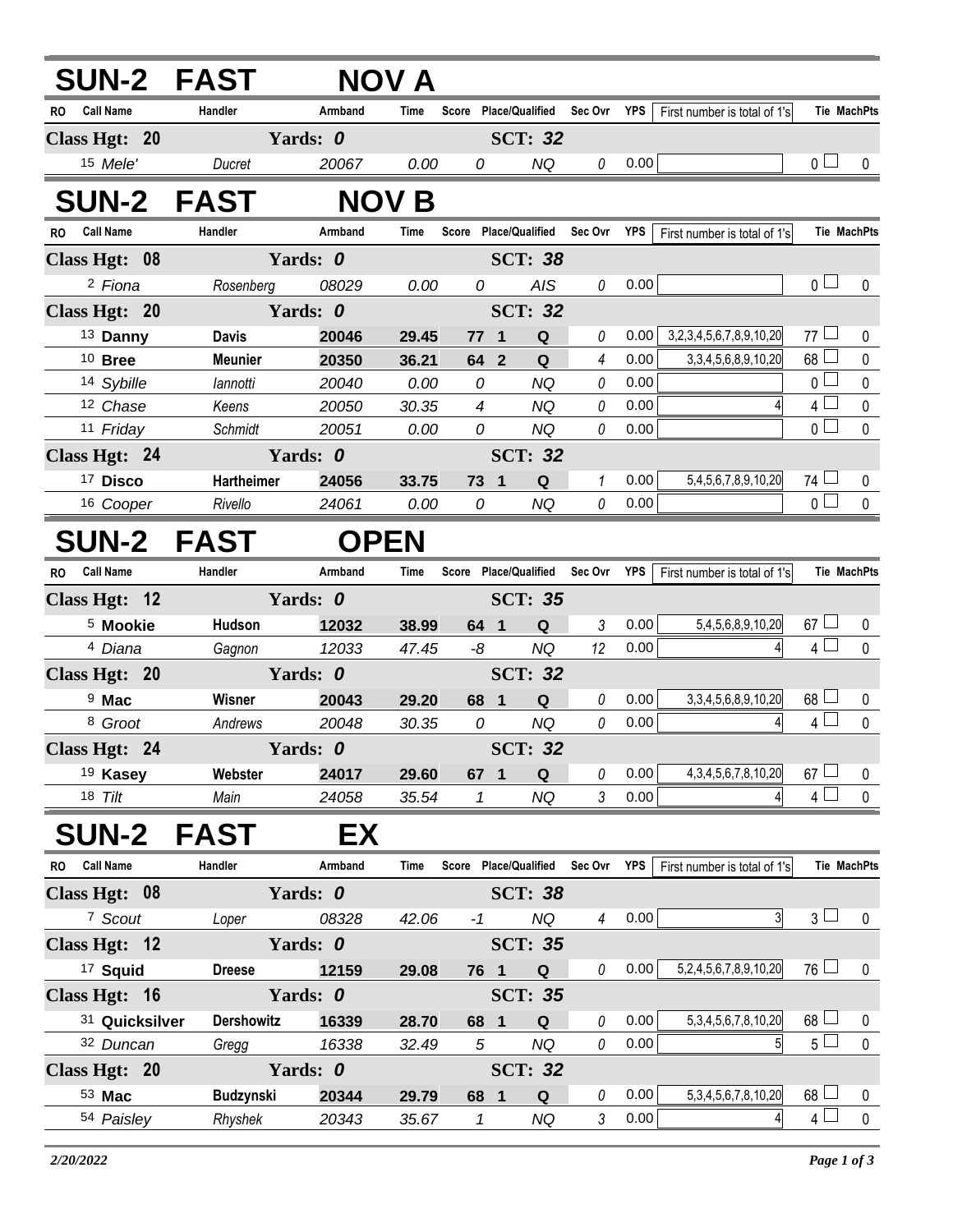| 52<br>Fisher | Snyder  | 20354 | 0.00 | ABS | $0.00\,$<br>-- |
|--------------|---------|-------|------|-----|----------------|
| 51<br>Jake   | Densten | 20356 | 0.00 | ABS | $0.00\,$<br>__ |
| Fig<br>50    | Mark    | 20358 | 0.00 | ABS | $0.00\,$<br>-- |

## **SUN-2 FAST MAS**

| <b>Call Name</b><br>RO  | Handler           | Armband  | Time  | Score Place/Qualified Sec Ovr |                         |                |                | YPS  | First number is total of 1's   | <b>Tie MachPts</b> |             |
|-------------------------|-------------------|----------|-------|-------------------------------|-------------------------|----------------|----------------|------|--------------------------------|--------------------|-------------|
| Class Hgt: 08           |                   | Yards: 0 |       |                               |                         | <b>SCT: 38</b> |                |      |                                |                    |             |
| $1$ Brazen              | <b>Thompson</b>   | 08146    | 36.43 | 77                            | $\blacksquare$          | Q              | 0              | 0.00 | 5, 3, 4, 5, 6, 7, 8, 9, 10, 20 | $77$ $-$           | 0           |
| <sup>6</sup> Kaleigh    | Callahan          | 08139    | 39.09 | 73 2                          |                         | $\mathbf Q$    | $\mathbf{1}$   | 0.00 | 5,4,5,6,7,8,9,10,20            | 74                 | $\pmb{0}$   |
| Class Hgt: 12           |                   | Yards: 0 |       |                               |                         | <b>SCT: 35</b> |                |      |                                |                    |             |
| 15 Joy                  | <b>Stoddard</b>   | 12163    | 32.79 | 80                            | $\blacksquare$          | $\mathbf Q$    | 0              | 0.00 | 6,2,3,4,5,6,7,8,9,10,20        | 80 <sup>1</sup>    | 0           |
| <sup>12</sup> Spice     | <b>Esherick</b>   | 12178    | 29.65 | 77 2                          |                         | $\mathbf Q$    | 0              | 0.00 | 5, 3, 4, 5, 6, 7, 8, 9, 10, 20 | 77 $\Box$          | $\pmb{0}$   |
| <sup>11</sup> Roger     | <b>Fitzgerald</b> | 12179    | 32.07 | 77                            | $\mathbf{3}$            | $\mathbf Q$    | 0              | 0.00 | 5, 3, 4, 5, 6, 7, 8, 9, 10, 20 | 77 $\Box$          | 0           |
| <sup>9</sup> Abbey      | <b>Morris</b>     | 12332    | 34.02 | 73 4                          |                         | $\mathbf Q$    | 0              | 0.00 | 4,4,5,6,7,8,9,10,20            | $73 \Box$          | $\pmb{0}$   |
| 14 BB                   | <b>Visco</b>      | 12166    | 37.05 | 73                            |                         | ${\bf Q}$      | $\overline{c}$ | 0.00 | 4,2,4,5,6,7,8,9,10,20          | 75                 | 0           |
| <sup>16</sup> Dodge     | Rotelle           | 12156    | 29.82 | 69                            |                         | ${\bf Q}$      | 0              | 0.00 | 6, 3, 4, 5, 6, 7, 8, 10, 20    | $69$ $\Box$        | $\pmb{0}$   |
| 13 Fenway               | Jester            | 12175    | 0.00  | 0                             |                         | <b>NQ</b>      | 0              | 0.00 |                                | $\overline{0}$     | $\pmb{0}$   |
| 10 Kal-El               | Gagnon            | 12182    | 0.00  | 0                             |                         | <b>NQ</b>      | 0              | 0.00 |                                | $\overline{0}$     | $\mathbf 0$ |
| Class Hgt: 16           |                   | Yards: 0 |       |                               |                         | <b>SCT: 35</b> |                |      |                                |                    |             |
| <sup>28</sup> Wabi Sabi | <b>Stolba</b>     | 16205    | 30.84 | 79                            | $\overline{\mathbf{1}}$ | ${\bf Q}$      | 0              | 0.00 | 5,2,3,4,5,6,7,8,9,10,20        | $79 \Box$          | 0           |
| <sup>25</sup> Flash     | Farquhar          | 16222    | 37.08 | 65 2                          |                         | Q              | $\overline{c}$ | 0.00 | 5,4,5,6,8,9,10,20              | $67 \Box$          | $\pmb{0}$   |
| 30 Lici                 | Cimprich          | 16187    | 39.12 | $\mathcal I$                  |                         | <b>NQ</b>      | 4              | 0.00 | 5                              | $5\perp$           | $\pmb{0}$   |
| 29 Silk                 | Esherick          | 16202    | 0.00  | 0                             |                         | <b>NQ</b>      | 0              | 0.00 |                                | $\overline{0}$     | $\pmb{0}$   |
| 27 Lila                 | Bunin             | 16212    | 0.00  | 0                             |                         | <b>NQ</b>      | 0              | 0.00 |                                | 0 <sup>5</sup>     | $\pmb{0}$   |
| 26 E.V.                 | Gichner           | 16216    | 36.89 | $\overline{c}$                |                         | <b>NQ</b>      | $\mathbf{1}$   | 0.00 | 3                              | $3\square$         | $\pmb{0}$   |
| 24 Sierra               | Dershowitz        | 16335    | 38.53 | 0                             |                         | <b>NQ</b>      | 3              | 0.00 | 3                              | $3\Box$            | $\pmb{0}$   |
| Class Hgt: 20           |                   | Yards: 0 |       |                               |                         | <b>SCT: 32</b> |                |      |                                |                    |             |
| 42 Kipper               | Carson            | 20262    | 32.14 | 76 1                          |                         | Q              | 0              | 0.00 | 4, 3, 4, 5, 6, 7, 8, 9, 10, 20 | $76 \Box$          | $\pmb{0}$   |
| 40 Quinn                | Arndt             | 20264    | 32.99 | 76 2                          |                         | ${\bf Q}$      | 0              | 0.00 | 5,2,4,5,6,7,8,9,10,20          | $76 \Box$          | 0           |
| 43 Dare                 | <b>Salerno</b>    | 20245    | 35.76 | 70 3                          |                         | $\mathbf Q$    | 3              | 0.00 | 4,4,5,6,7,8,9,10,20            | $73\Box$           | $\pmb{0}$   |
| <sup>47</sup> Skipper   | <b>Bishop</b>     | 20233    | 23.93 | 69 4                          |                         | Q              | 0              | 0.00 | 5, 3, 4, 5, 6, 7, 9, 10, 20    | 69                 | $\pmb{0}$   |
| 46 Declan               | Minnella          | 20236    | 30.74 | 66                            |                         | $\mathbf Q$    | 0              | 0.00 | 3, 3, 4, 5, 6, 7, 8, 10, 20    | 66                 | $\pmb{0}$   |
| 39 Faye                 | <b>Simon</b>      | 20279    | 32.38 | 66                            |                         | Q              | 0              | 0.00 | 5,2,4,5,6,7,8,9,20             | 66                 | 0           |
| 37 Kaio                 | <b>Minnella</b>   | 20361    | 35.16 | 63                            |                         | $\mathbf Q$    | 3              | 0.00 | 4,4,5,6,8,9,10,20              | $66$ $\Box$        | $\mathbf 0$ |
| 49 Mike                 | Simon             | 20224    | 0.00  | 0                             |                         | <b>NQ</b>      | 0              | 0.00 |                                | 0 <sub>0</sub>     | 0           |
| 45 Sam                  | MacLeod           | 20239    | 0.00  | 0                             |                         | <b>NQ</b>      | 0              | 0.00 |                                | 0 <sup>1</sup>     | 0           |
| 44 Boh                  | Stolba            | 20241    | 30.23 | 4                             |                         | <b>NQ</b>      | 0              | 0.00 | 4                              | 4 <sup>1</sup>     | 0           |
| 38 'NSync               | <b>Schmitter</b>  | 20280    | 0.00  | 0                             |                         | <b>NQ</b>      | 0              | 0.00 |                                | 0 <sup>2</sup>     | $\mathbf 0$ |
| 48 Hazel                | Wisner            | 20231    | 0.00  | 0                             |                         | <b>ABS</b>     | 0              | 0.00 |                                | 0 L                | 0           |
| 41 Rugby                | Wisner            | 20263    | 0.00  | 0                             |                         | ABS            | 0              | 0.00 |                                | $\overline{0}$     | $\pmb{0}$   |
| Class Hgt: 24           |                   | Yards: 0 |       |                               |                         | <b>SCT: 32</b> |                |      |                                |                    |             |
| 57 Kronk                | <b>Matzke</b>     | 24300    | 28.67 | 78 1                          |                         | Q              | 0              | 0.00 | 6, 3, 4, 5, 6, 7, 8, 9, 10, 20 | 78 L               | 0           |
| 56 Tempo                | Suter             | 24307    | 33.90 | $\overline{4}$                |                         | <b>NQ</b>      | 1              | 0.00 |                                | 5 <sub>1</sub>     | $\pmb{0}$   |
| 58 Garbo                | Chardavoyne       | 24290    | 0.00  | 0                             |                         | <b>ABS</b>     | 0              | 0.00 |                                | 0 L                | 0           |
| 55 Carson               | Durocher          | 24366    | 0.00  | 0                             |                         | ABS            | 0              | 0.00 |                                | 0 <sub>1</sub>     | $\pmb{0}$   |